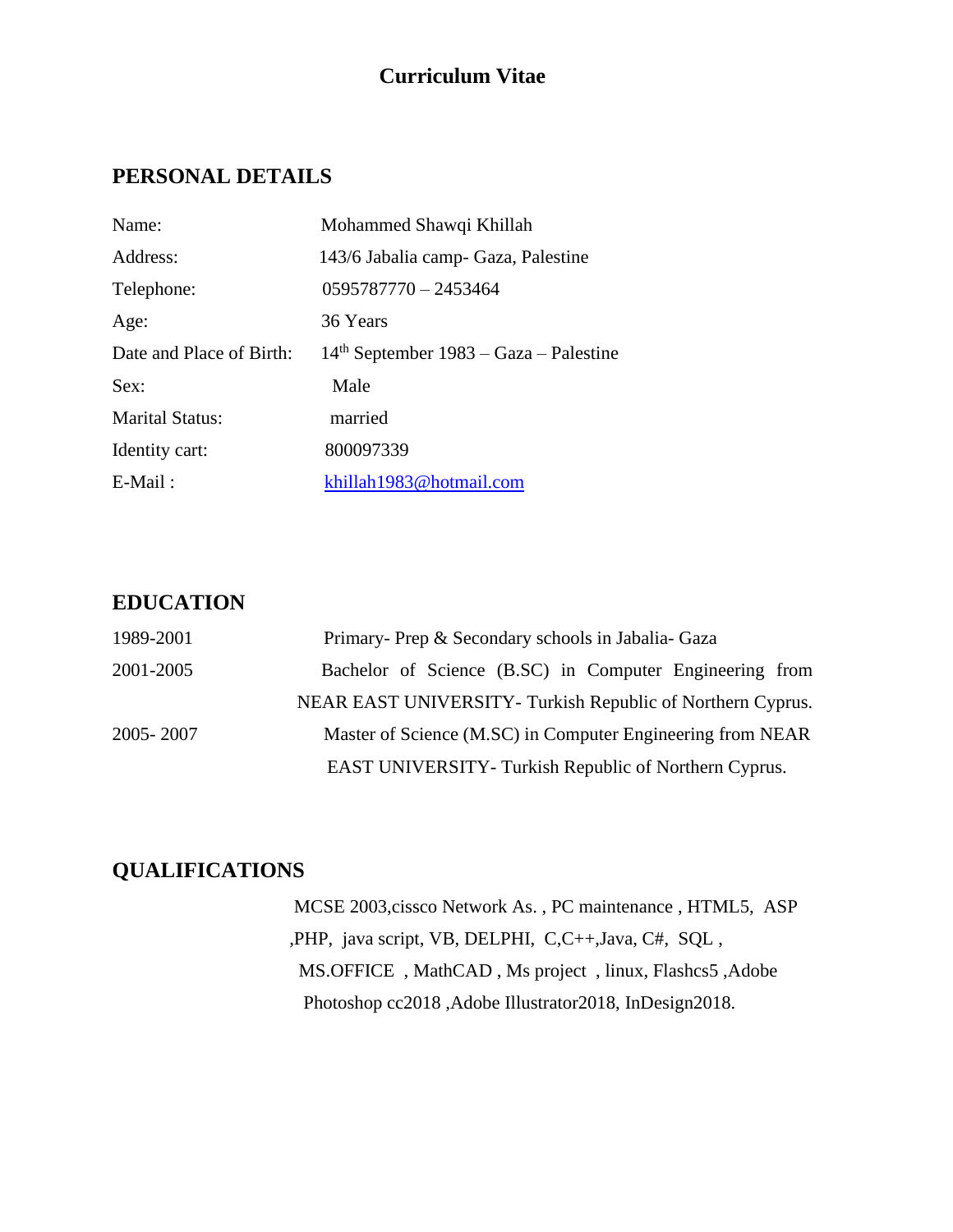#### **SKILS**

- Ability to work in a team and individually.
- Ability to work under pressure and for long hours

#### **LANGUAGES**

| Arabic:  | Mother/Fluent.                                  |
|----------|-------------------------------------------------|
| English: | Very good in speaking, writing & understanding. |
| Turkish: | Good in understanding, writing $\&$ speaking.   |

#### **EXPERINCE**

- Working as a Full-time lecturer at Gaza university from  $2/2/2019$  – Present.
- Worked from 2005-2007 as assistant in the Computer Engineering department at Near East University during my graduate studies.
- Worked as **a part time** lecturer at Gaza university from 2010-2018 taught the following courses:

| 1. Human Computer Interaction   | 2. Electronic Commerce                      |
|---------------------------------|---------------------------------------------|
| 3. Data Base Management Systems | 4. Data structure & Algorithms<br>Designing |
| 5. Data Manipulation            | 6. Internet Programming                     |
| 7. Distributed Systems          | 8. Marketing & Electronic Commerce          |
| <b>System Analyses</b><br>9.    | 10. Software Applications                   |
| 11. Media and Computer          | 12. Graduation Project                      |
| 13. Virtual Reality             | 14. Software Engineering                    |
| 15. Programming 3               | 16. Virtual realty                          |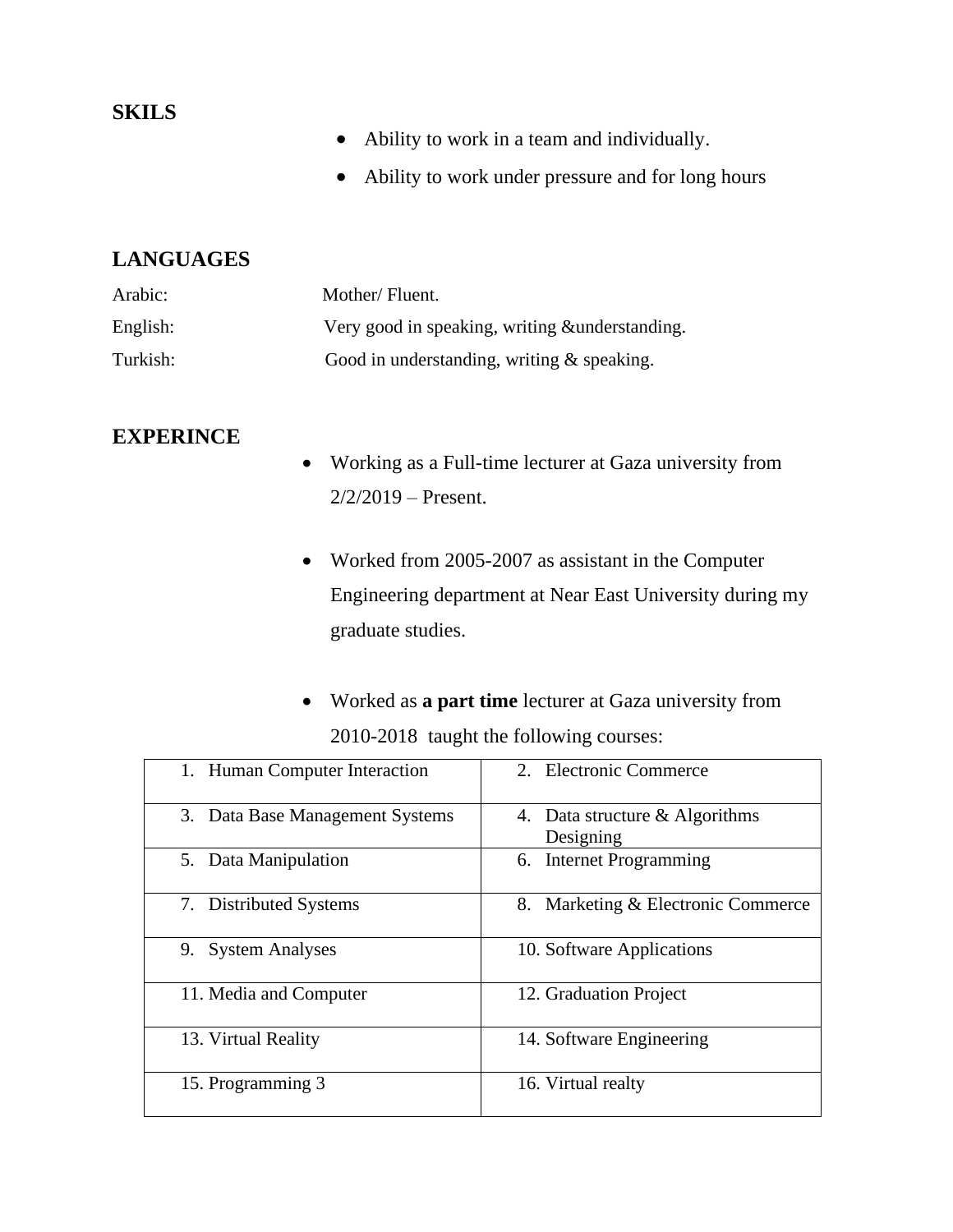| 17. Programming 2        | 18. Computer Networks |
|--------------------------|-----------------------|
| 19. Digital logic Design | 20. Operating Systems |

• Worked as **a part time** lecturer at Al quds Open University from 2008-2018 taught the following courses:

| 1. Computer concepts               | 2. Management Information Systems<br>(MIS)     |
|------------------------------------|------------------------------------------------|
| 3. Operating Systems               | Office automation<br>4.                        |
| 5. Computer in Education           | Data Manipulation<br>6.                        |
| <b>Computer Architecture</b>       | Data structure & Algorithms<br>8.<br>Designing |
| 9.<br>Personal computers' software | 10. Software Engineering                       |
| 11. Programming 1                  | 12. Electronic Commerce                        |

• Worked as **a part time** lecturer at the intermediate college–Alazhar university from 2008-2012 taught the following courses:

| 1. Data Base Management Systems | 2. Introduction to computers                |
|---------------------------------|---------------------------------------------|
| 3. Computer Architecture        | 4. Data structure & Algorithms<br>Designing |
| 5. Operating Systems            |                                             |

- Worked as a member of the curriculum development committees of IT Programs through the project of ( BITBAL ERASMUS +).
- Worked as the Director of offices and engineering companies at Engineers Syndicate north Gaza from 2016- 2018.
- Worked as the Director of Training Center at Engineers Syndicate-north Gaza 2012-2015